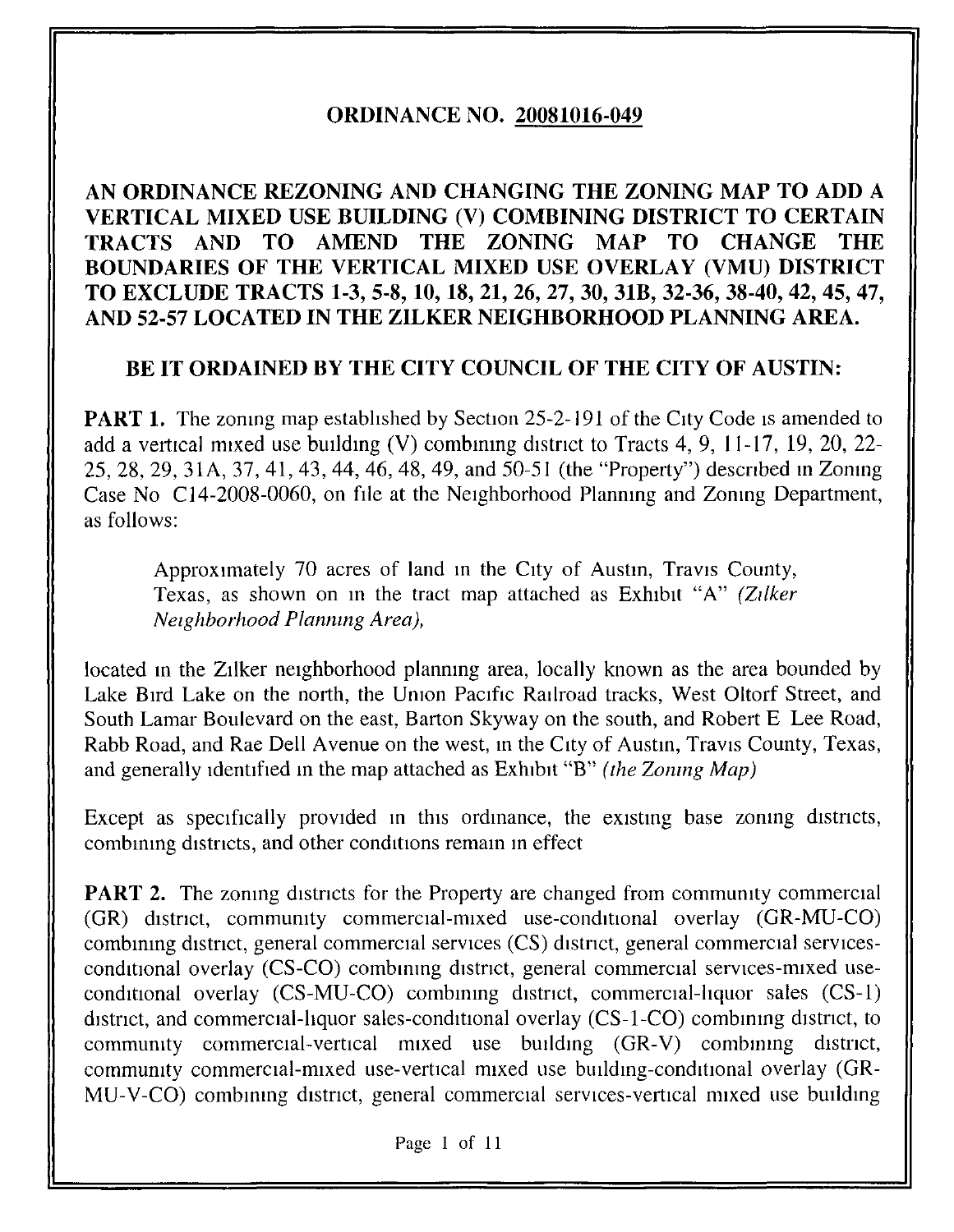$(CS-V)$  combining district, general commercial services-vertical mixed use buildingconditional overlay (CS-V-CO) combining district, general commercial services-mixed use-vertical mixed use building-conditional overlay (CS-MU-V-CO) combining district, commercial-liquor sales-vertical mixed use building (CS-1-V) combining district, and commercial-liquor sales-vertical mixed use building-conditional overlay (CS-1-V-CO) combining district as more particularly described and identified in the chart below

| Tract #        | <b>TCAD</b><br>Property<br>ID | <b>COA Address</b>            | <b>FROM</b>   | <b>TO</b>         |
|----------------|-------------------------------|-------------------------------|---------------|-------------------|
| $\overline{4}$ | 105141                        | <b>1900 BARTON SPRINGS RD</b> | CS-CO         | $CS-V-CO$         |
|                | 104385                        | 1410 BARTON SPRINGS RD        | CS            | $CS-V$            |
| 9              | 104386                        | 1418 BARTON SPRINGS RD        | CS            | $CS-V$            |
|                | 104388                        | CS<br>424 S LAMAR BLVD        |               | CS-V              |
| 11             |                               | 400 1/2 S LAMAR BLVD          | CS            | $CS-V$            |
|                | 104389                        | 404 S LAMAR BLVD              |               |                   |
|                |                               | 1412 BUTLER RD                |               |                   |
|                |                               | 300 S LAMAR BLVD              |               |                   |
| 12             | 104379                        | 301 1/2 JESSIE ST             | CS            |                   |
|                |                               | 302 1/2 S LAMAR BLVD          |               | $CS-V$            |
|                |                               | 302 S LAMAR BLVD              |               |                   |
|                |                               | 319 JESSIE ST                 |               |                   |
| 13             | 104343                        | 218 S LAMAR BLVD              | CS.           | $CS-V$            |
| 14             | 104351                        | ABS 8 SUR 20 DECKER I ACR 632 | CS            | $CS-V$            |
|                | 104348                        | 319 S LAMAR BLVD              | $CS-1$        | $CS-1-V$          |
| 15             | 104349                        | 311 S LAMAR BLVD              | $\mathsf{CS}$ | $CS-V$            |
|                | 104350                        | 221 S LAMAR BLVD              | CS            | $CS-V$            |
| 16             | 104390                        | 1200 BARTON SPRINGS RD        | CS            | $CS-V$            |
| 17             | 103842                        | 1210 BARTON SPRINGS RD        | $CS; CS-1$    | $CS-V$ ; $CS-1-V$ |
| 19             | Portion of<br>101862          | Portion of 903 S LAMAR BLVD   | CS            | $CS-V$            |
|                | Portion of<br>101863          | Portion of 901 S LAMAR BLVD   | <b>CS</b>     | $CS-V$            |
|                | 101864                        | 813 S LAMAR BLVD              | CS            | $CS-V$            |
|                | 101865                        | ABS 8 SUR 20 DECKER I ACR 421 | CS            | $CS-V$            |
|                | Portion of<br>101866          | Portion of 811 S LAMAR BLVD   | GR, CS        | GR-V; CS-V        |
|                | 101867                        | 809 S LAMAR BLVD              | GR-MU-CO      | GR-MU-V-CO        |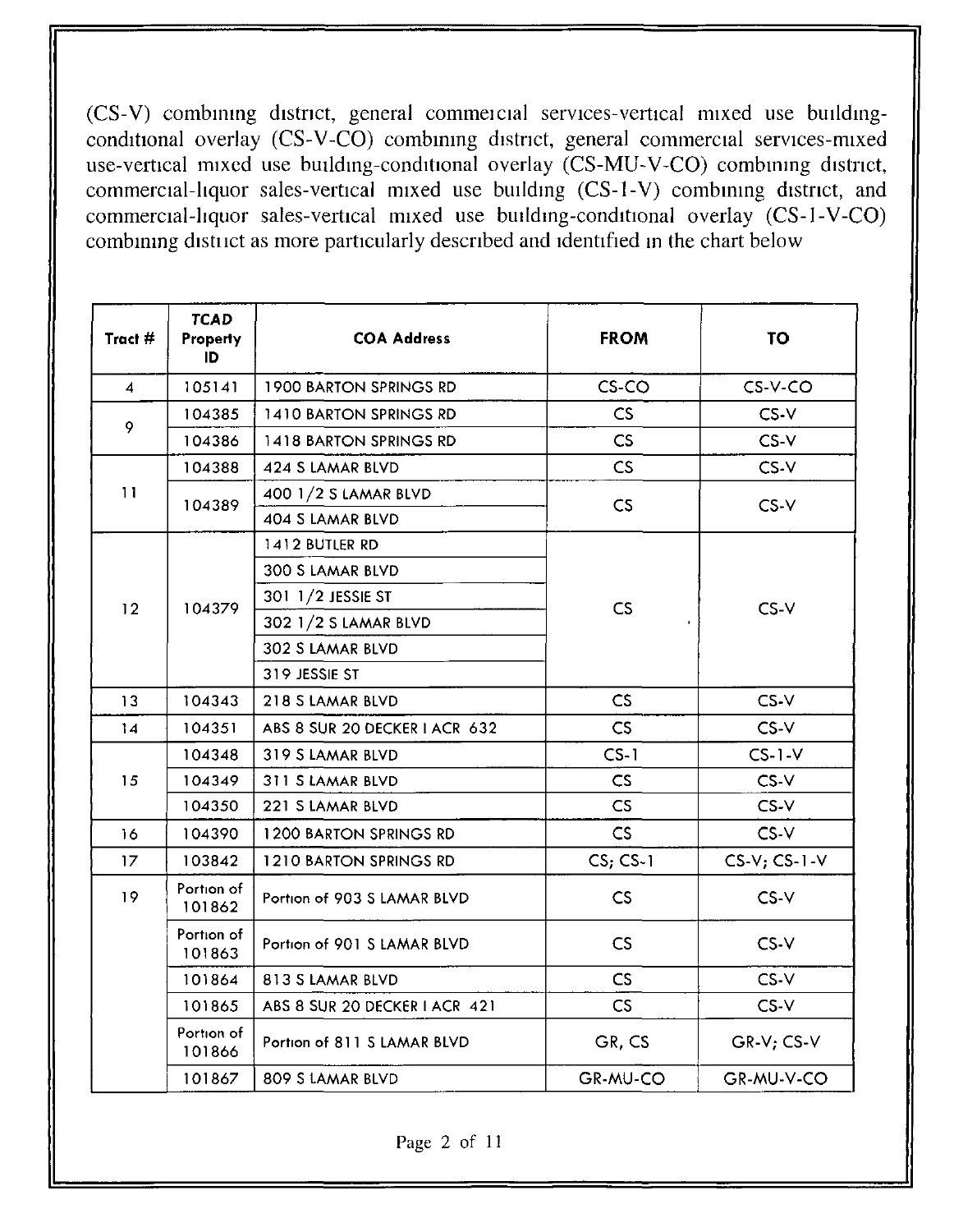| <b>TCAD</b><br>Tract #<br><b>Property</b><br>ID |                      | <b>COA Address</b>                                                                                        | <b>FROM</b>                  | <b>TO</b>                     |
|-------------------------------------------------|----------------------|-----------------------------------------------------------------------------------------------------------|------------------------------|-------------------------------|
|                                                 | 101868               | 807 S LAMAR BLVD                                                                                          | GR-MU-CO                     | GR-MU-V-CO                    |
|                                                 | Portion of<br>101869 | Portion of 801 S LAMAR BLVD                                                                               | CS                           | $CS-V$                        |
|                                                 | 101870               | 611 S LAMAR BLVD                                                                                          | CS                           | $CS-V$                        |
|                                                 | 101871               | 609 S LAMAR BLVD                                                                                          | CS                           | $CS-V$                        |
|                                                 | 101872               | 615 S LAMAR BLVD                                                                                          | CS                           | $CS-V$                        |
|                                                 | 101873               | 701 S LAMAR BLVD                                                                                          | CS                           | CS-V                          |
|                                                 | 101875               | 705 S LAMAR BLVD<br>CS<br>715 1/2 S LAMAR BLVD                                                            |                              | $CS-V$                        |
|                                                 | 101876               | 517 S LAMAR BLVD                                                                                          | CS                           | $CS-V$                        |
|                                                 | 101877               | 719 S LAMAR BLVD                                                                                          | CS                           | $CS-V$                        |
|                                                 | 101878               | 715 S LAMAR BLVD                                                                                          | CS                           | $CS-V$                        |
|                                                 | 467333               | <b>1209 BARTON SPRINGS RD</b>                                                                             | CS                           | $CS-V$                        |
|                                                 | 100023               | LOT 26-30 BLK 18 SOUTH HEIGHTS                                                                            | $\mathsf{CS}$                | CS-V                          |
| 20                                              | 100024               | 1001 S LAMAR BLVD<br>1007 S LAMAR BLVD                                                                    | $CS-V$<br>CS                 |                               |
|                                                 | 100020               | 1109 S LAMAR BLVD                                                                                         | $CS-1-CO$                    | $CS-1-V-CO$                   |
| 22                                              | 100021               | LOT 21-22 BLK 18 SOUTH HEIGHTS                                                                            | $CS-1-CO$                    | $CS-1-V-CO$                   |
| 23                                              | 100008               | 1201 S LAMAR BLVD<br>1205 S LAMAR BLVD<br>1207 1/2 S LAMAR BLVD<br>1207 S LAMAR BLVD<br>1215 S LAMAR BLVD | CS-MU-CO                     | CS-MU-V-CO                    |
|                                                 | 100012               | 1217 S LAMAR BLVD<br>1221 1/2 S LAMAR BLVD                                                                | CS-MU-CO                     | CS-MU-V-CO                    |
| 24                                              | 100013               | 1311 S LAMAR BLVD                                                                                         | CS.                          | $CS-V$                        |
|                                                 | 100014               | 1219 S LAMAR BLVD<br>1221 S LAMAR BLVD<br>1303 S LAMAR BLVD                                               | CS                           | $CS-V$                        |
|                                                 | 100015               | 1407 1/2 S LAMAR BLVD<br>1509 S LAMAR BLVD                                                                | $CS$ -CO; $CS$ -1-<br>CO; CS | $CS-V-CO;$<br>CS-1-V-CO; CS-V |
|                                                 | 100018               | 1403 S LAMAR BLVD                                                                                         | $CS$ -CO                     | CS-V-CO                       |
|                                                 | 100019               | 1401 S LAMAR BLVD                                                                                         | CS-CO                        | $CS-V-CO$                     |
|                                                 | 100309               | 1601 S LAMAR BLVD<br>1603 S LAMAR BLVD                                                                    | CS                           | $CS-V$                        |
|                                                 |                      | 1607 EVERGREEN AVE                                                                                        |                              |                               |

Page 3 of 11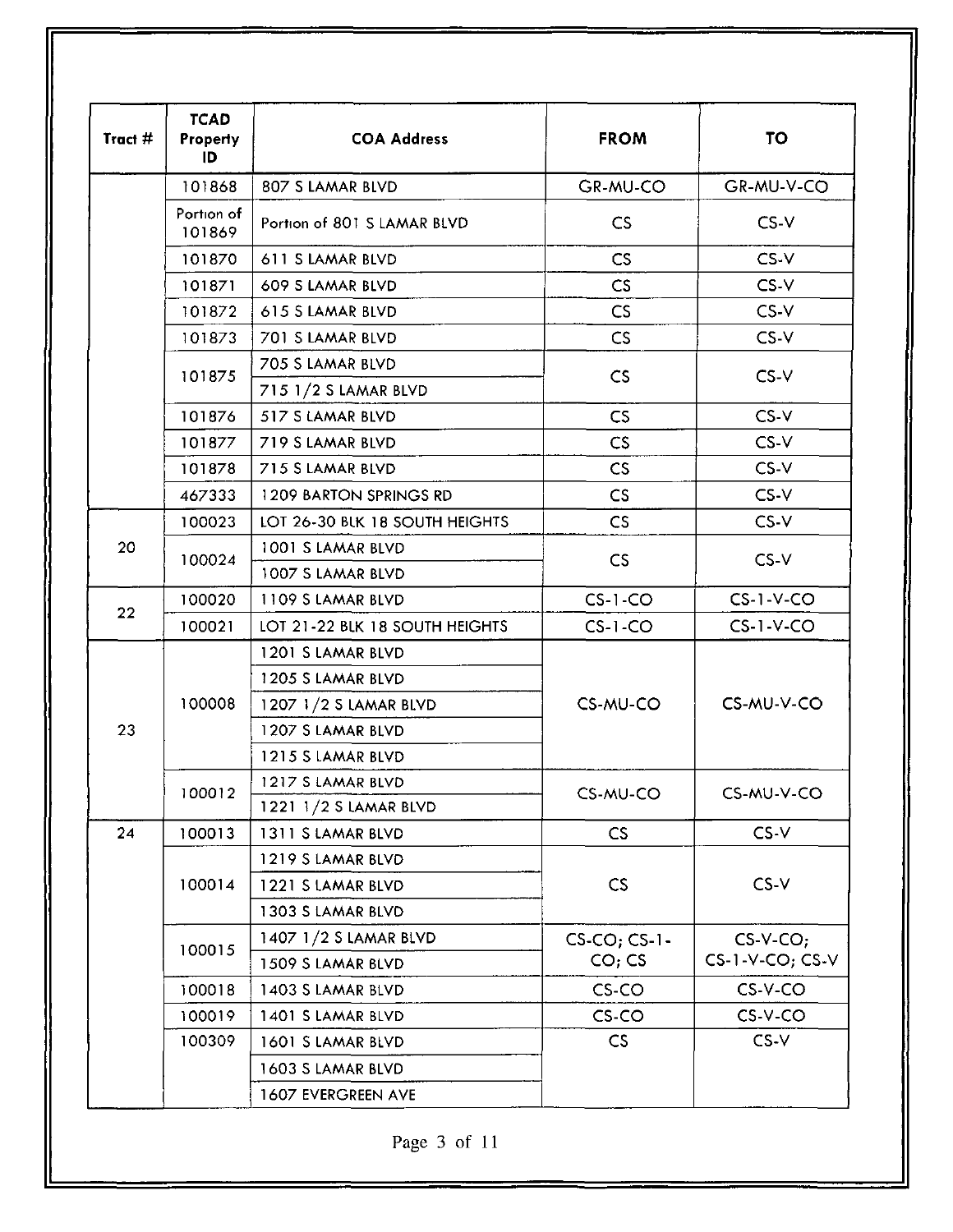| Tract # | <b>TCAD</b><br>Property<br>ID | <b>COA Address</b>                                                                         | <b>FROM</b>              | TO                       |
|---------|-------------------------------|--------------------------------------------------------------------------------------------|--------------------------|--------------------------|
|         |                               | 1607 S LAMAR BLVD                                                                          |                          |                          |
|         | 380392                        | 1515 S LAMAR BLVD                                                                          | CS                       | $CS-V$                   |
|         | 100293                        | 1803 S LAMAR BLVD                                                                          | C <sub>S</sub>           | CS-V                     |
|         | 100294                        | 1711 S LAMAR BLVD                                                                          | CS                       | $CS-V$                   |
|         | 100295                        | 1707 S LAMAR BLVD                                                                          | CS, GR-MU-CO             | $CS-V;$<br>GR-MU-V-CO    |
|         | Portion of<br>100296          | Portion of 1705 S LAMAR BLVD                                                               | $\mathsf{CS}\phantom{0}$ | $CS-V$                   |
| 25      | 100297                        | 1703 S LAMAR BLVD                                                                          | CS; GR-MU-CO             | $CS-Vi$                  |
|         |                               | 1704 EVERGREEN AVE                                                                         |                          | GR-MU-V-CO               |
|         | 100298                        | 1701 S LAMAR BLVD                                                                          | CS; CS-CO                | CS-V, CS-V-CO            |
|         | 100304                        | 1623 S LAMAR BLVD                                                                          | CS                       | $CS-V$                   |
|         | 100305                        | 1621 S LAMAR BLVD                                                                          | CS                       | $CS-V$                   |
|         | 100306                        | CS<br>1615 S LAMAR BLVD                                                                    |                          | $CS-V$                   |
|         | 100279                        | 2005 S LAMAR BLVD                                                                          |                          | $CS-V$                   |
|         |                               | 2007 S LAMAR BLVD                                                                          | CS                       |                          |
|         |                               | 2019 S LAMAR BLVD                                                                          |                          |                          |
|         | Portion of<br>100280          | Portion of W50 FT OF LOT 6 *&E 10 FT<br>OF LOT 7 BLK 1 FREDERICKSBURG<br><b>ROAD ACRES</b> | CS                       | $CS-V$                   |
|         | Portion of<br>100281          | Portion of 2003 S LAMAR BLVD                                                               | $CS$ -CO;<br>CS-MU-CO    | $CS-V-CO;$<br>CS-MU-V-CO |
| 28      | 100287                        | LOT 8-9 * LESS NE 150X175 FT BLK 1<br>*LESS N5 FT FREDERICKSBURG ROAD<br>ACRES             | CS; CS-MU-CO             | $CS-V:$<br>CS-MU-V-CO    |
|         | 100288                        | 2027 S LAMAR BLVD                                                                          | CS                       | $CS-V$                   |
|         |                               | 2031 S LAMAR BLVD                                                                          |                          |                          |
|         | 100289                        | 2001 S LAMAR BLVD                                                                          | CS                       | $CS-V$                   |
|         | 303112                        | 2041 S LAMAR BLVD                                                                          |                          | $CS-V,$<br>CS-MU-V-CO    |
|         |                               | 2047 S LAMAR BLVD                                                                          | CS, CS-MU-CO             |                          |
|         | 303117                        | 2055 S LAMAR BLVD                                                                          | CS                       | $CS-V$                   |
|         | 303118                        | 2053 S LAMAR BLVD                                                                          | CS                       | $CS-V$                   |
|         | 303119                        | 2057 S LAMAR BLVD                                                                          | CS                       | $CS-V$                   |
| 29      | 303285                        | 2706 S LAMAR BLVD                                                                          | $GR; CS-1$               | $GR-V; CS-1-V$           |
|         | 303286                        | 2708 1/2 S LAMAR BLVD                                                                      | $GR; CS-1$               | $GR-V$ ; $CS-1-V$        |
|         |                               | 2708 S LAMAR BLVD                                                                          |                          |                          |

Page 4 of II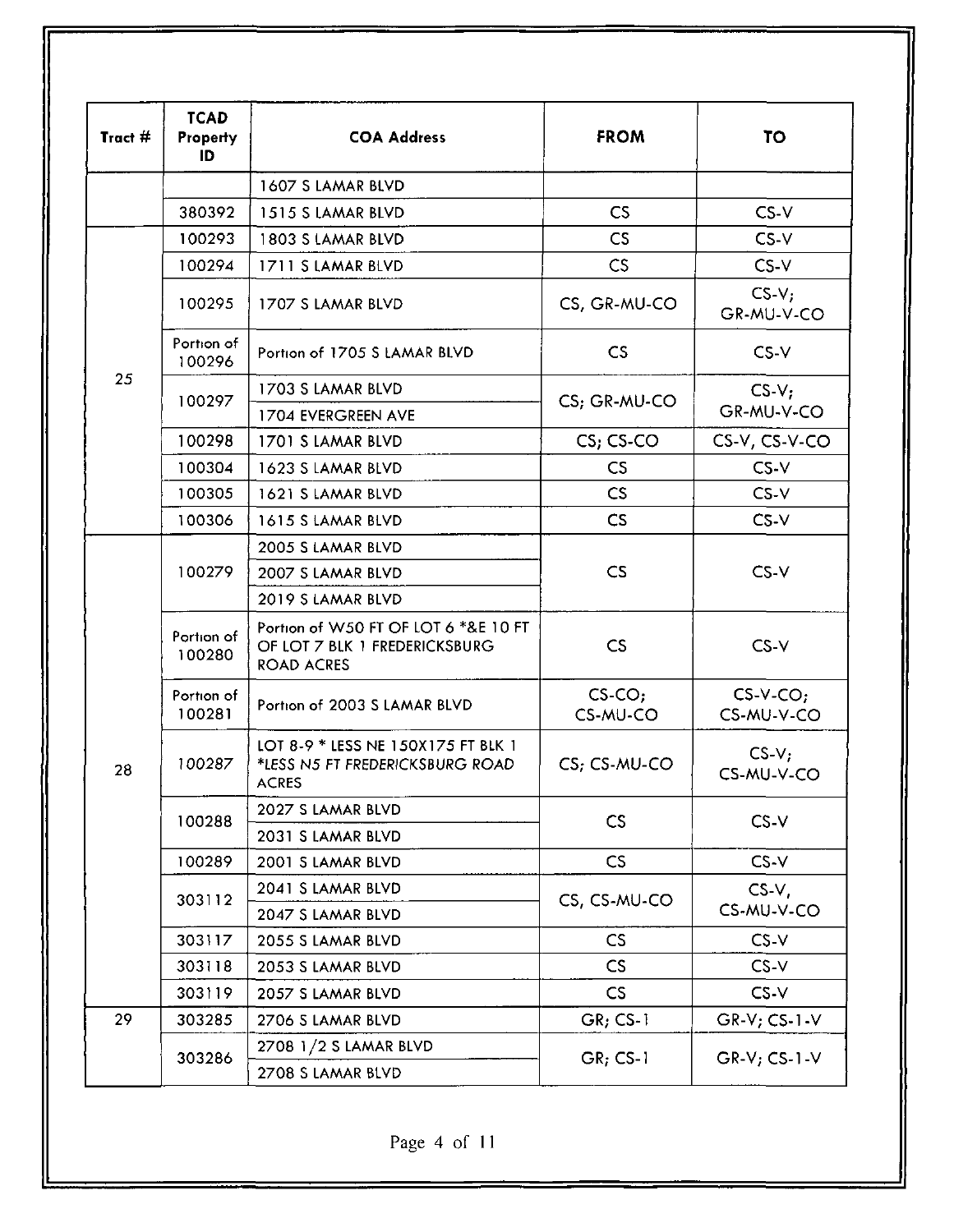| Tract # | <b>TCAD</b><br><b>Property</b><br>ID | <b>COA Address</b>                            | <b>FROM</b>              | <b>TO</b>       |
|---------|--------------------------------------|-----------------------------------------------|--------------------------|-----------------|
|         |                                      | 2218 BARTON SKWY                              |                          | GR-V            |
|         | 303289                               | 2818 S LAMAR BLVD                             | <b>GR</b>                |                 |
|         | 303290                               | NE 100 X 146FT AV BLK J BARTON<br>HILLS SEC 1 | $CS-1$                   | $CS-1-V$        |
|         |                                      | 2710 S LAMAR BLVD                             |                          | $GR-V$          |
|         | 303291                               | 2712 S LAMAR BLVD                             | <b>GR</b>                |                 |
|         |                                      | 2714 S LAMAR BLVD                             |                          |                 |
|         | Portion of                           | 2800 1/2 S LAMAR BLVD                         |                          |                 |
|         | 303313                               | Portion of 2800 S LAMAR BLVD                  | GR; CS                   | $GR-V$ ; $CS-V$ |
|         |                                      | 2614 S LAMAR BLVD                             |                          | GR-V            |
| 31A     | 303329                               | 2620 S LAMAR BLVD                             | <b>GR</b>                |                 |
|         |                                      | 2130 GOODRICH AVE                             |                          | CS-V            |
|         | 303152                               | 2132 GOODRICH AVE                             | CS                       |                 |
|         |                                      | 2238 S LAMAR BLVD                             |                          |                 |
|         |                                      | 2300 1/2 S LAMAR BLVD                         |                          | $CS-V$          |
|         | 303153                               | 2300 S LAMAR BLVD                             |                          |                 |
|         |                                      | 2302 1/2 S LAMAR BLVD                         | CS                       |                 |
| 37      |                                      | 2304 S LAMAR BLVD                             |                          |                 |
|         |                                      | 2310 S LAMAR BLVD                             |                          |                 |
|         | 303154                               | ABS 8 SUR 20 DECKER   ACR 21                  | CS.                      | CS-V            |
|         | 303155                               | 2314 S LAMAR BLVD                             | $\mathsf{CS}$            | $CS-V$          |
|         | 303156                               | 2316 S LAMAR BLVD                             |                          | $CS-V$          |
|         |                                      | 2320 S LAMAR BLVD                             | <b>CS</b>                |                 |
|         | 100255                               | 1706 1/2 S LAMAR BLVD                         |                          | $CS-V$          |
|         |                                      | 1706 S LAMAR BLVD                             | <b>CS</b>                |                 |
|         | 100256                               | 1800 S LAMAR BLVD                             | CS                       | $CS-V$          |
| 41      | Portion of<br>100257                 | Portion of 1804 S LAMAR BLVD                  | CS                       | $CS-V$          |
|         | 100269                               | 1904 S LAMAR BLVD                             | CS                       | $CS-V$          |
|         | 100270                               | 1816 S LAMAR BLVD                             | $CS; CS-1$               | $CS-V, CS-1-V$  |
|         | 100271                               | 1710 S LAMAR BLVD                             | $\mathsf{CS}\phantom{0}$ | $CS-V$          |
|         | 100252                               | 1702 1/2 S LAMAR BLVD                         |                          |                 |
|         |                                      | 1702 S LAMAR BLVD                             | CS-MU-CO                 | CS-MU-V-CO      |
| 43      | 100253                               | 699AC OF LOT 13 EVERGREEN<br><b>HEIGHTS</b>   | CS-MU-CO                 | CS-MU-V-CO      |
|         | 100254                               | 1704 S LAMAR BLVD                             | CS-MU-CO                 | CS-MU-V-CO      |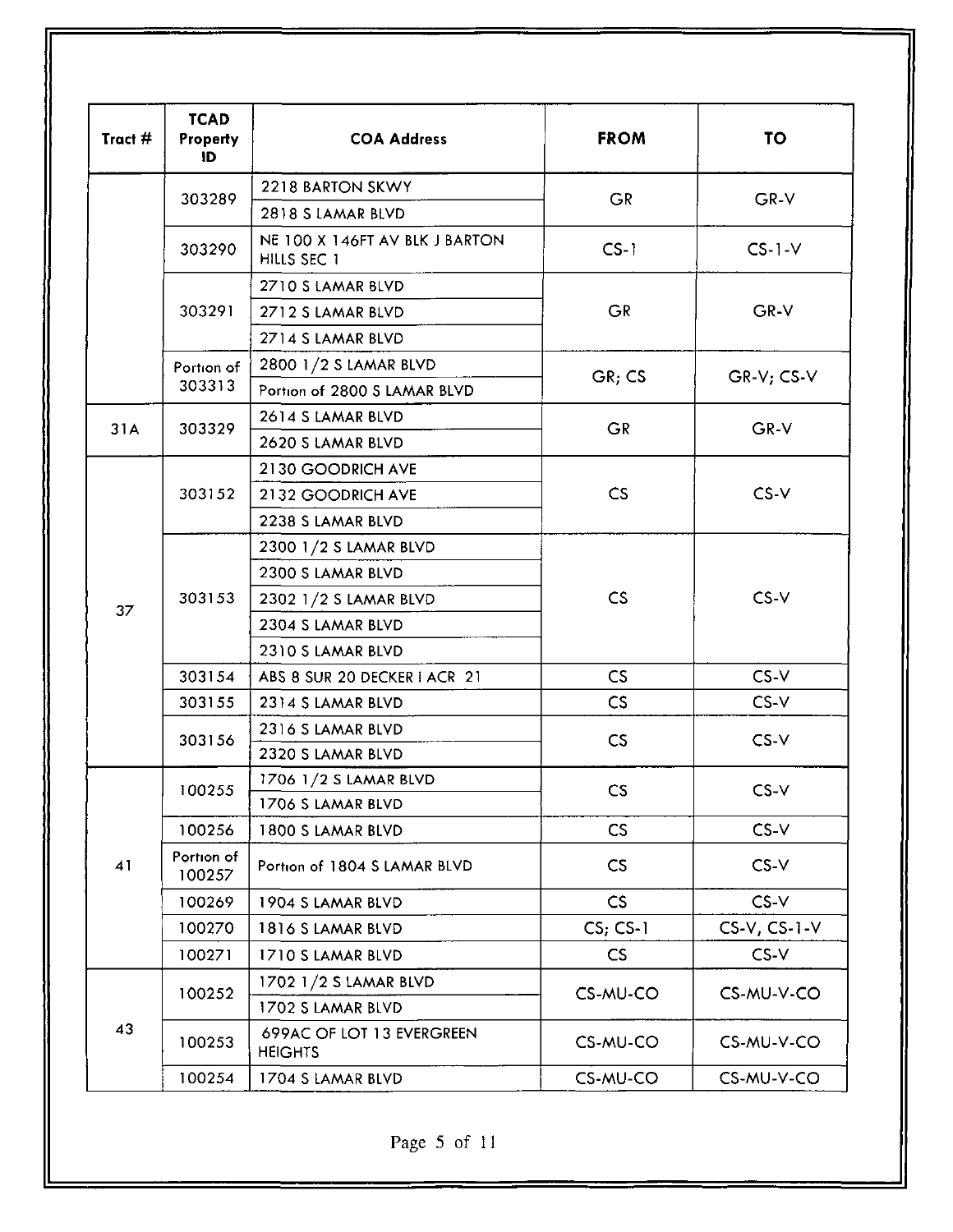| Tract # | <b>TCAD</b><br>Property<br>ID                                     | <b>COA Address</b>           | <b>FROM</b>    | <b>TO</b>           |  |
|---------|-------------------------------------------------------------------|------------------------------|----------------|---------------------|--|
| 44      | Portion of<br>100273                                              | Portion of 1700 S LAMAR BLVD | CS             | $CS-V$              |  |
|         |                                                                   | 1600 S LAMAR BLVD            |                |                     |  |
| 46      | 100316                                                            | 1602 1/2 S LAMAR BLVD        | <b>CS</b>      | $CS-V$              |  |
|         |                                                                   | 1602 S LAMAR BLVD            |                |                     |  |
| 48      | 100314                                                            | 1508 S LAMAR BLVD            | GR: CS         | GR-V, CS-V          |  |
|         | 102155                                                            | 1414 1/2 S LAMAR BLVD        | CS             | $CS-V$              |  |
|         |                                                                   | 1402 S LAMAR BLVD            |                |                     |  |
| 49      | 724592                                                            | 1414 S LAMAR BLVD            | CS             | $CS-V$              |  |
|         |                                                                   | 1416 S LAMAR BLVD            |                |                     |  |
|         |                                                                   | 1222 S LAMAR BLVD            |                |                     |  |
|         | 102149                                                            | 1224 S LAMAR BLVD            | CS             | $CS-V$              |  |
|         | 102150                                                            | 1232 S LAMAR BLVD            | CS             | $CS-V$              |  |
|         | 102151                                                            | 1300 S LAMAR BLVD            | $CS, CS-1$     | $CS-V$ , $CS-1-V$   |  |
| 50      | 102152                                                            | 1310 S LAMAR BLVD            |                | $CS-V$ ; $CS-1-V$   |  |
|         |                                                                   | 1312 S LAMAR BLVD            | $CS$ ; CS-1    |                     |  |
|         |                                                                   | 1320 S LAMAR BLVD            |                |                     |  |
|         | 102153                                                            | 1400 S LAMAR BLVD            | CS             | $CS-V$              |  |
| 51      | Portion of<br>102134<br>(excluding<br>2480<br>sq ft in<br>Exh''C' | 1000 S LAMAR BLVD            | $GR; CS; CS-1$ | $GR-V, CS-V; CS-1-$ |  |
|         |                                                                   | 1002 S LAMAR BLVD            |                | v                   |  |
|         |                                                                   | 1004 S LAMAR BLVD            |                |                     |  |
|         |                                                                   | 1006 S LAMAR BLVD            |                |                     |  |
|         |                                                                   | 1008 S LAMAR BLVD            |                |                     |  |
|         |                                                                   | 1009 S LAMAR BLVD            |                |                     |  |
|         |                                                                   | 1010 S LAMAR BLVD            |                |                     |  |
|         |                                                                   | 1050 S LAMAR BLVD            |                |                     |  |
|         |                                                                   | 1102 S LAMAR BLVD            |                |                     |  |
|         |                                                                   | 1104 S LAMAR BLVD            |                |                     |  |
|         |                                                                   | 1106 S LAMAR BLVD            |                |                     |  |
|         |                                                                   | 1407 1/2 TREADWELL ST        |                |                     |  |
|         |                                                                   | 1108 S LAMAR BLVD            |                |                     |  |
|         |                                                                   | 1110 S LAMAR BLVD            |                |                     |  |
|         |                                                                   | 1112 S LAMAR BLVD            |                |                     |  |
|         |                                                                   | 1116 S LAMAR BLVD            |                |                     |  |
|         |                                                                   | 1120 S LAMAR BLVD            |                |                     |  |
|         |                                                                   | 1122 S LAMAR BLVD            |                |                     |  |
|         |                                                                   | 1126 S LAMAR BLVD            |                |                     |  |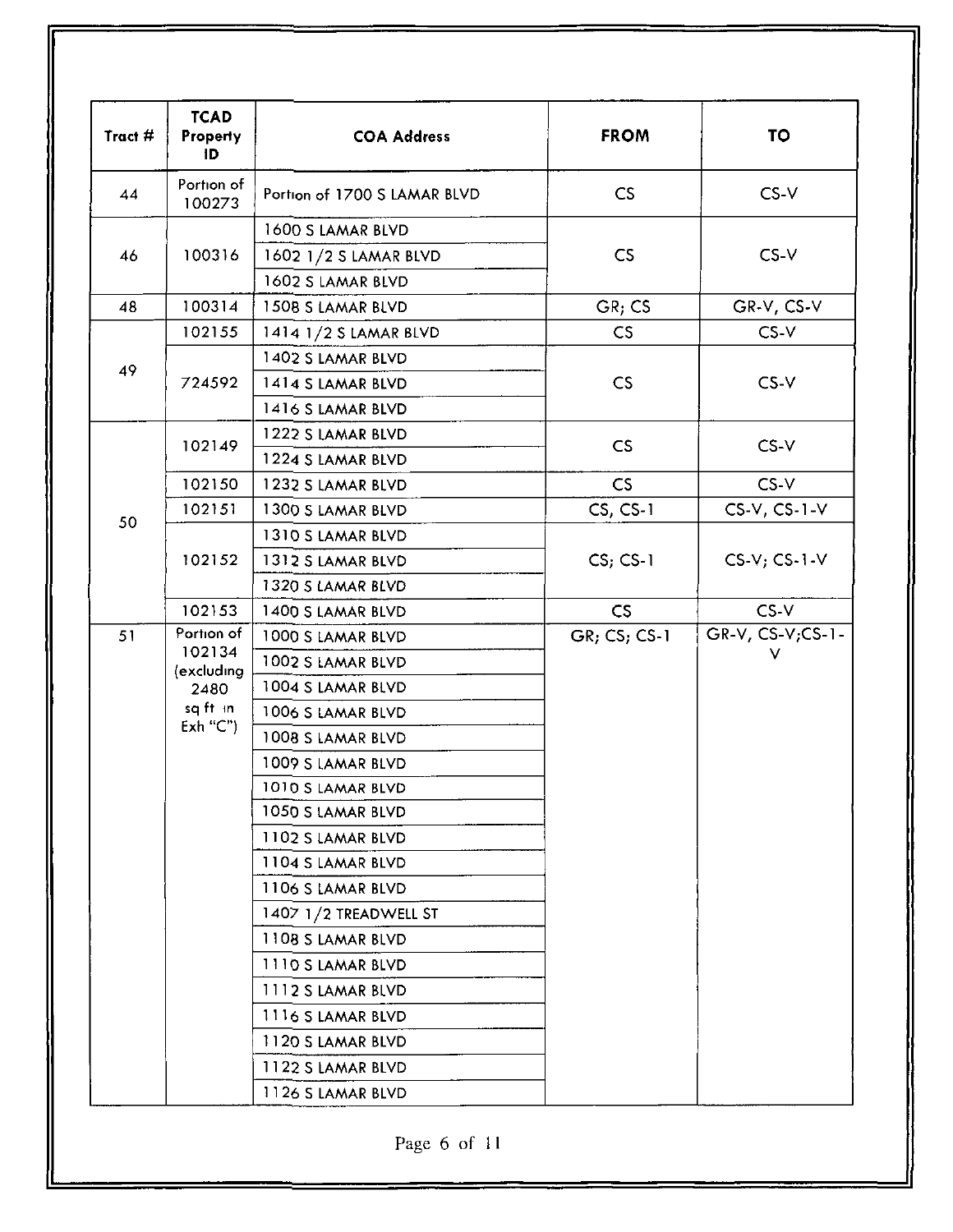| Tract # | <b>TCAD</b><br><b>Property</b><br>ID | <b>COA Address</b>    | <b>FROM</b>              | <b>TO</b> |  |
|---------|--------------------------------------|-----------------------|--------------------------|-----------|--|
|         |                                      | 1132 S LAMAR BLVD     |                          |           |  |
|         |                                      | 1142 S LAMAR BLVD     |                          |           |  |
|         |                                      | 1146 S LAMAR BLVD     |                          |           |  |
|         |                                      | 1150 S LAMAR BLVD     |                          |           |  |
|         |                                      | 1152 S LAMAR BLVD     |                          |           |  |
|         |                                      | 1154 S LAMAR BLVD     |                          |           |  |
|         |                                      | 1307 TREADWELL ST     |                          |           |  |
|         |                                      | 1401 TREADWELL ST     |                          |           |  |
|         | 102135                               | 1212 S LAMAR BLVD     | $\mathsf{CS}\phantom{0}$ | $CS-V$    |  |
|         |                                      | 1216 1/2 S LAMAR BLVD |                          |           |  |

**PART 3.** The Property is subject to Chapter 25-2, Subchapter E, Article 4.3 *(Vertical*) *Mixed Use Buildings*) as follows<sup>-</sup>

- A Ten percent of residential units available for rental in a vertical mixed use building shall be reserved for households earning no more than 60 percent of the Annual Median Family Income.
- B The followmg apphes to Tracts 4, 9, 11-17, 19-20, 22-25, 28-29, and 49
	- 1. The property is exempt from the dimensional standards identified in Article 4.3.3 E 2. *(Dzmenswnal and Parkmg Requirements).*
	- 2 The property is subject to the parking reductions identified in Article 4 3.3 E 3 *(Dimensional and Parking Requirements).*
	- 3 For property m office distncts, the add1t10nal uses allowed under Article 4 3.3 C 2 *(Ground-Floor Commercral Uses Allowed)* apply
- C The followmg apphes to Tracts 31A, 37, 41,43-44,46,48, and 50-51
	- 1 The property is exempt from the dimensional standards identified in Article 4.3 3 E 2. *(Dzmenswnal and Parkmg Requrrements)*
	- 2 For property in office distncts, the additional uses allowed under Article 4.3 3. C.2 *(Ground-Floor Commerctal Uses Allowed)* apply.

Page 7 of 11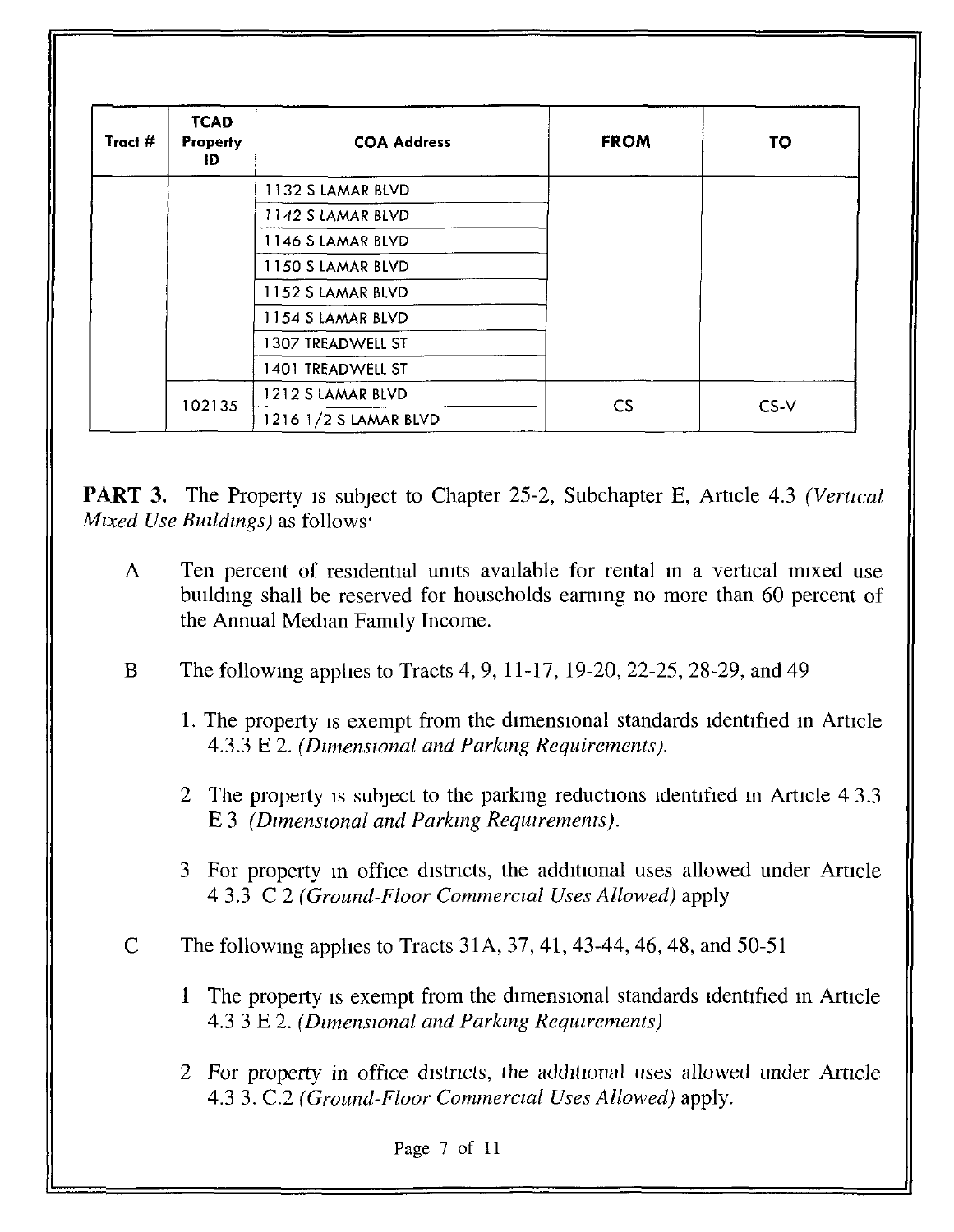**PART 4.** The zoning map is amended to change the boundanies of the vertical mixed use (VMU) overlay d1stnct to exclude Tiacts 1-3, 5-8, 10, 18, 21, 26, 27, 30, 31B, 32-36, 38- 40, 42, 45, 47, and 52-57, located as shown in this Part and identified on Exhibit "A" These tracts are not subject to Chapter 25-2, Subchapter E, Article 4.3 *(Vertical Mixed Use Butldmgs)* 

| T<br>103359<br>518 1/2 S LAMAR BLVD<br>$\overline{2}$<br>103373<br>1525 BARTON SPRINGS RD<br>103955<br>50X136 1 FT ABS 8 SUR 20 DECKER I |  |
|------------------------------------------------------------------------------------------------------------------------------------------|--|
|                                                                                                                                          |  |
|                                                                                                                                          |  |
|                                                                                                                                          |  |
| 103956<br><b>1707 BARTON SPRINGS RD</b>                                                                                                  |  |
| 103957<br>ABS 8 SUR 20 DECKER I ACR.245                                                                                                  |  |
| 103958<br>1631 BARTON SPRINGS RD                                                                                                         |  |
| 1625 BARTON SPRINGS RD                                                                                                                   |  |
| 3<br>103959<br>1627 BARTON SPRINGS RD                                                                                                    |  |
| 1605 1/2 BARTON SPRINGS RD<br>103960                                                                                                     |  |
| 1605 BARTON SPRINGS RD                                                                                                                   |  |
| 1601 1/2 BARTON SPRINGS RD<br>103961                                                                                                     |  |
| 1601 BARTON SPRINGS RD                                                                                                                   |  |
| 105139<br>428 STERZING ST                                                                                                                |  |
| <b>1800 BARTON SPRINGS RD</b>                                                                                                            |  |
| 1804 BARTON SPRINGS RD<br>5                                                                                                              |  |
| 105140<br>1806 BARTON SPRINGS RD                                                                                                         |  |
| 1808 1/2 BARTON SPRINGS RD                                                                                                               |  |
| 1810 BARTON SPRINGS RD                                                                                                                   |  |
| 6<br>104376<br>1728 BARTON SPRINGS RD                                                                                                    |  |
| 104371<br><b>1624 BARTON SPRINGS RD</b><br>7                                                                                             |  |
| 104375<br>1628 BARTON SPRINGS RD                                                                                                         |  |
| 1530 BARTON SPRINGS RD                                                                                                                   |  |
| <b>1600 BARTON SPRINGS RD</b>                                                                                                            |  |
| 104363<br>1602 BARTON SPRINGS RD                                                                                                         |  |
| 8<br>1608 BARTON SPRINGS RD                                                                                                              |  |
| <b>1605 TOOMEY RD</b>                                                                                                                    |  |
| <b>1500 BARTON SPRINGS RD</b><br>104364                                                                                                  |  |
| 1518 BARTON SPRINGS RD                                                                                                                   |  |
| 1400 BARTON SPRINGS RD<br>10<br>104384                                                                                                   |  |
| 1404 BARTON SPRINGS RD                                                                                                                   |  |
| 18<br>101874<br>1207 BARTON SPRINGS RD                                                                                                   |  |

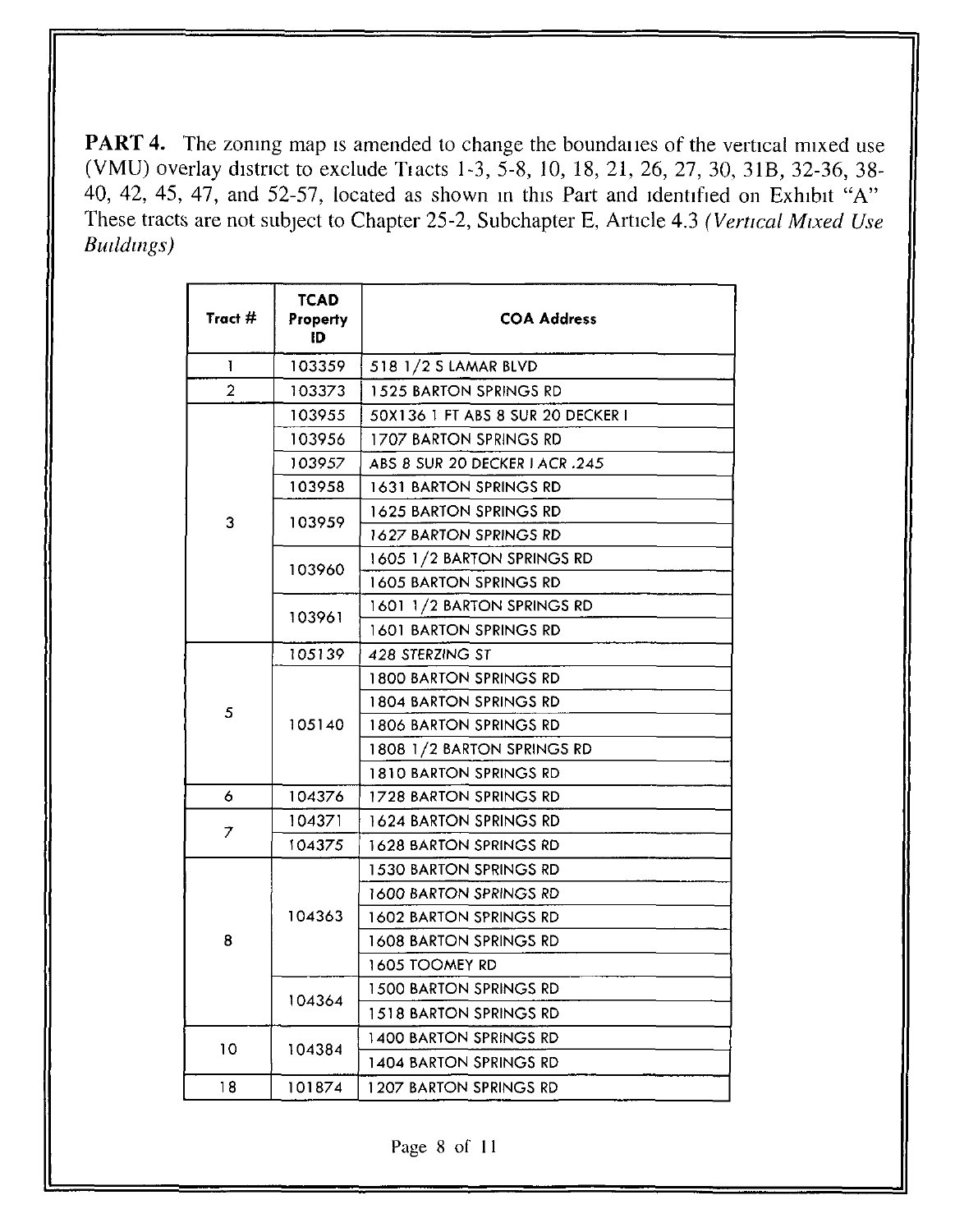| Tract $#$ | <b>TCAD</b><br>Property<br>ID | <b>COA Address</b>                       |
|-----------|-------------------------------|------------------------------------------|
| 21        | 100022                        | 1105 S LAMAR BLVD                        |
|           | 100292                        | 1807 S LAMAR BLVD                        |
| 26        | 100307                        | 1901 S LAMAR BLVD                        |
|           | 100308                        | 1817 S LAMAR BLVD                        |
| 27        | 100291                        | TRI OF LOT 7 FREDERICKSBURG ROAD ACRES 2 |
| 30        | 303312                        | 2700 S LAMAR BLVD                        |
|           |                               | 2632 S LAMAR BLVD                        |
| 31B       | 303330                        | 2634 1/2 S LAMAR BLVD                    |
| 32        | Portion of<br>303328          | Portion of 2612 S LAMAR BLVD             |
| 33        | 303284                        | 2001 LA CASA DR                          |
|           |                               | 2001 1/2 MONTCLAIRE ST                   |
| 34        | 303396                        | 2424 S LAMAR BLVD                        |
|           |                               | 2500 S LAMAR BLVD                        |
|           | 303397                        | 2506 S LAMAR BLVD                        |
|           | 303413                        | 2406 BLUEBONNET LN                       |
| 35        |                               | 2414 BLUEBONNET LN                       |
|           |                               | 2414 S LAMAR BLVD                        |
|           | 303418                        | 2418 S LAMAR BLVD                        |
|           | 303157                        | 2340 S LAMAR BLVD                        |
| 36        |                               | 2324 S LAMAR BLVD                        |
|           | 303158                        | 2330 S LAMAR BLVD                        |
|           |                               | 2401 BLUEBONNET LN                       |
|           | 303227                        | 2120 S LAMAR BLVD                        |
|           | 303229                        | 2228 S LAMAR BLVD                        |
| 38        | 303232                        | 2208 S LAMAR BLVD                        |
|           | 303234                        | 2200 S LAMAR BLVD                        |
|           |                               | 2202 S LAMAR BLVD                        |
|           | 303238                        | 2110 S LAMAR BLVD                        |
|           |                               | 2118 S LAMAR BLVD                        |
| 39        |                               | 2100 S LAMAR BLVD                        |
|           | 303242                        | 2102 S LAMAR BLVD                        |
|           |                               | 2104 S LAMAR BLVD                        |
| 40        |                               | 2108 S LAMAR BLVD                        |
|           |                               | 2016 S LAMAR BLVD                        |
|           | Portion of<br>100231          | 2024 S LAMAR BLVD                        |
|           |                               | 2026 S LAMAR BLVD                        |
|           |                               | 2028 S LAMAR BLVD                        |

Page 9 of 11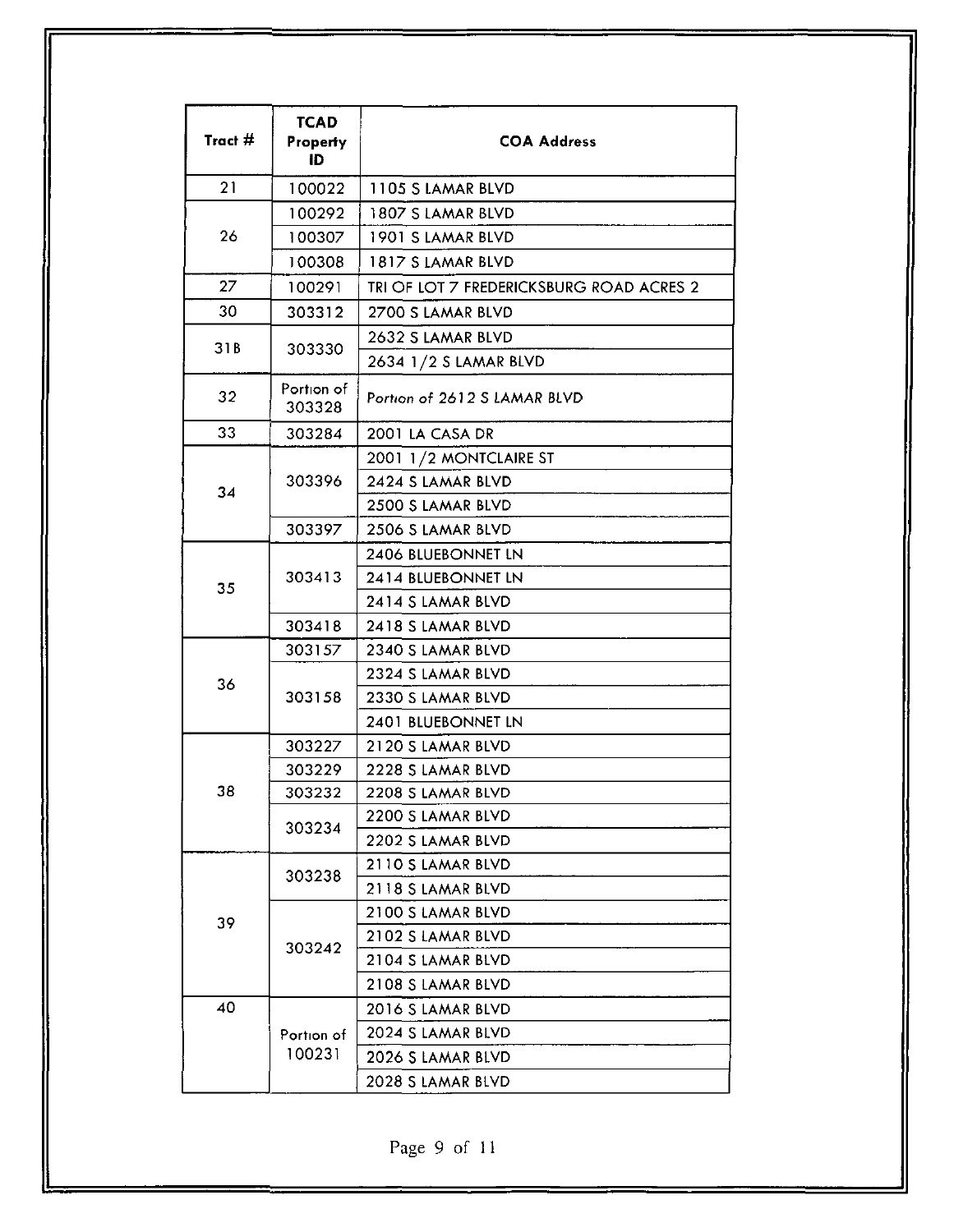| Tract $#$ | <b>TCAD</b><br><b>Property</b><br>ID     | <b>COA Address</b>                                                                           |
|-----------|------------------------------------------|----------------------------------------------------------------------------------------------|
|           | 100232                                   | 2010 S LAMAR BLVD                                                                            |
|           | 100233                                   | LOT 14 *LESS 152 SQ FT STAEHELY AND<br>WENDLANDT RESUB FREDERICKSBURG ROAD<br><b>ACRES 2</b> |
|           | 100234                                   | 2004 S LAMAR BLVD                                                                            |
|           | 100235                                   | 2040 S LAMAR BLVD                                                                            |
|           |                                          | 2044 S LAMAR BLVD                                                                            |
|           | Portion of<br>100236                     | Portion of 2050 S LAMAR BLVD                                                                 |
|           | 100237                                   | 2058 S LAMAR BLVD                                                                            |
|           | 100238                                   | 2068 S LAMAR BLVD                                                                            |
|           |                                          | 2032 S LAMAR BLVD                                                                            |
|           | 100239                                   | 2034 S LAMAR BLVD                                                                            |
|           |                                          | 2036 S LAMAR BLVD                                                                            |
|           | 100246                                   | 2072 S LAMAR BLVD                                                                            |
|           | 100247                                   | S TRI OF LOT 1 FREDERICKSBURG ROAD ACRES 2                                                   |
| 42        | Portion of<br>100257                     | Portion of 1804 S LAMAR BLVD                                                                 |
| 45        | Portion of<br>100273                     | Portion of 1700 S LAMAR BLVD                                                                 |
| 47        | 100315                                   | 1516 S LAMAR BLVD                                                                            |
| 52        | Portion of<br>102134<br>(see Exh<br>(C") | 1505 TREADWELL ST                                                                            |
|           | 103313                                   | 904 S LAMAR BLVD                                                                             |
| 53        | 103314                                   | 906 S LAMAR BLVD                                                                             |
|           | 103315                                   | 912 S LAMAR BLVD                                                                             |
| 54        | 103311                                   | 800 1/2 S LAMAR BLVD                                                                         |
|           |                                          | 800 S LAMAR BLVD                                                                             |
| 55        | 103329                                   | 720 S LAMAR BLVD                                                                             |
|           | 103325                                   | 700 S LAMAR BLVD                                                                             |
| 56        |                                          | 702 S LAMAR BLVD                                                                             |
|           | 103326                                   | 704 S LAMAR BLVD                                                                             |
|           | 103327                                   | 708 S LAMAR BLVD                                                                             |
| 57        | 103190                                   | 600 S LAMAR BLVD                                                                             |
|           | 103191                                   | 608 S LAMAR BLVD                                                                             |

Page 10 of 11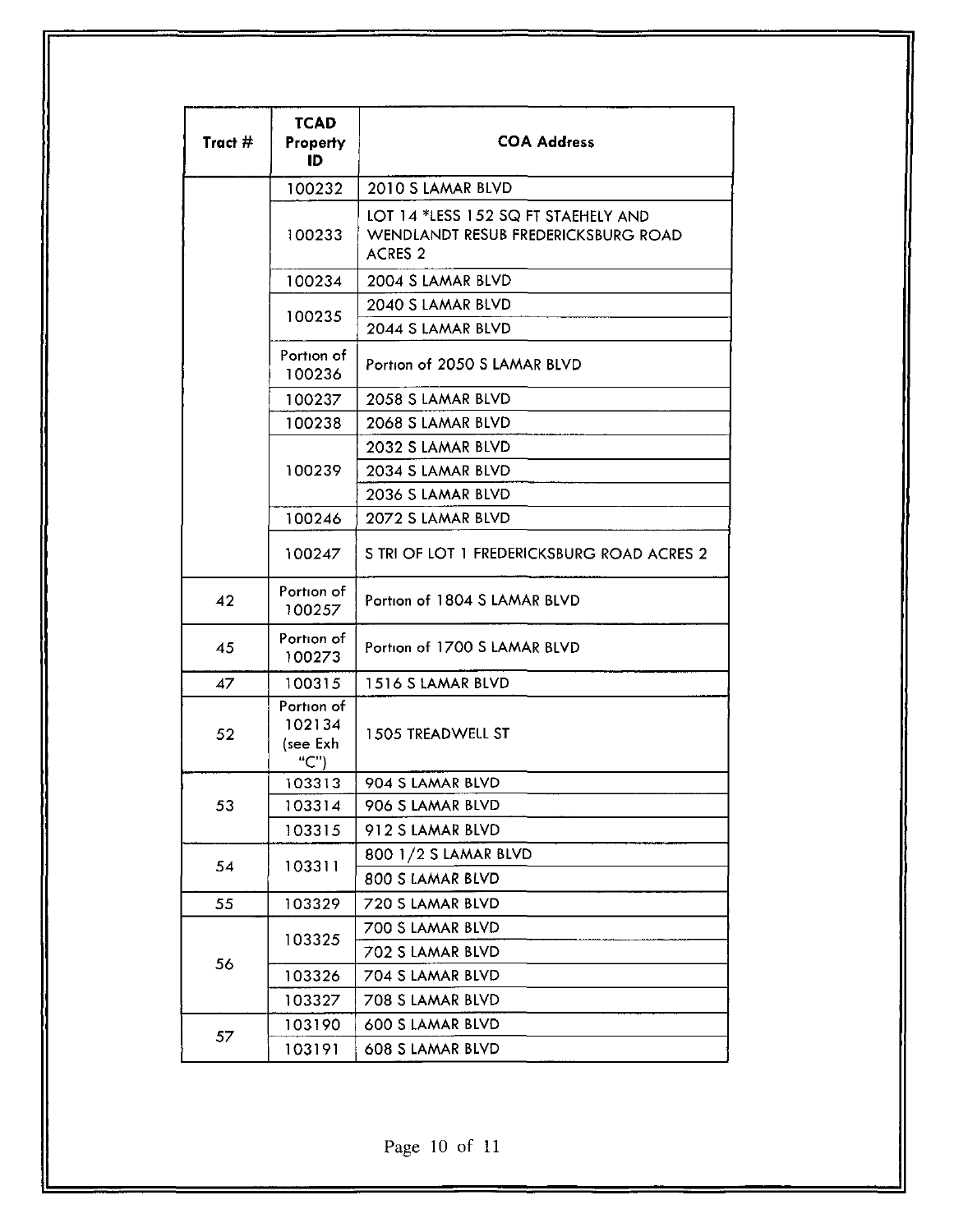**PART 5** This ordinance takes effect on October 27, 2008 PASSED AND APPROVED  $\frac{8}{8}$ Wirly October 16 \_\_\_\_\_\_\_, 2008 Will Wynn Mayor **APPROVED:**  $\angle$ ATTEST: Shirley A Gentry<br>City Clerk David Allan Smith City Attomey Page 11 of 11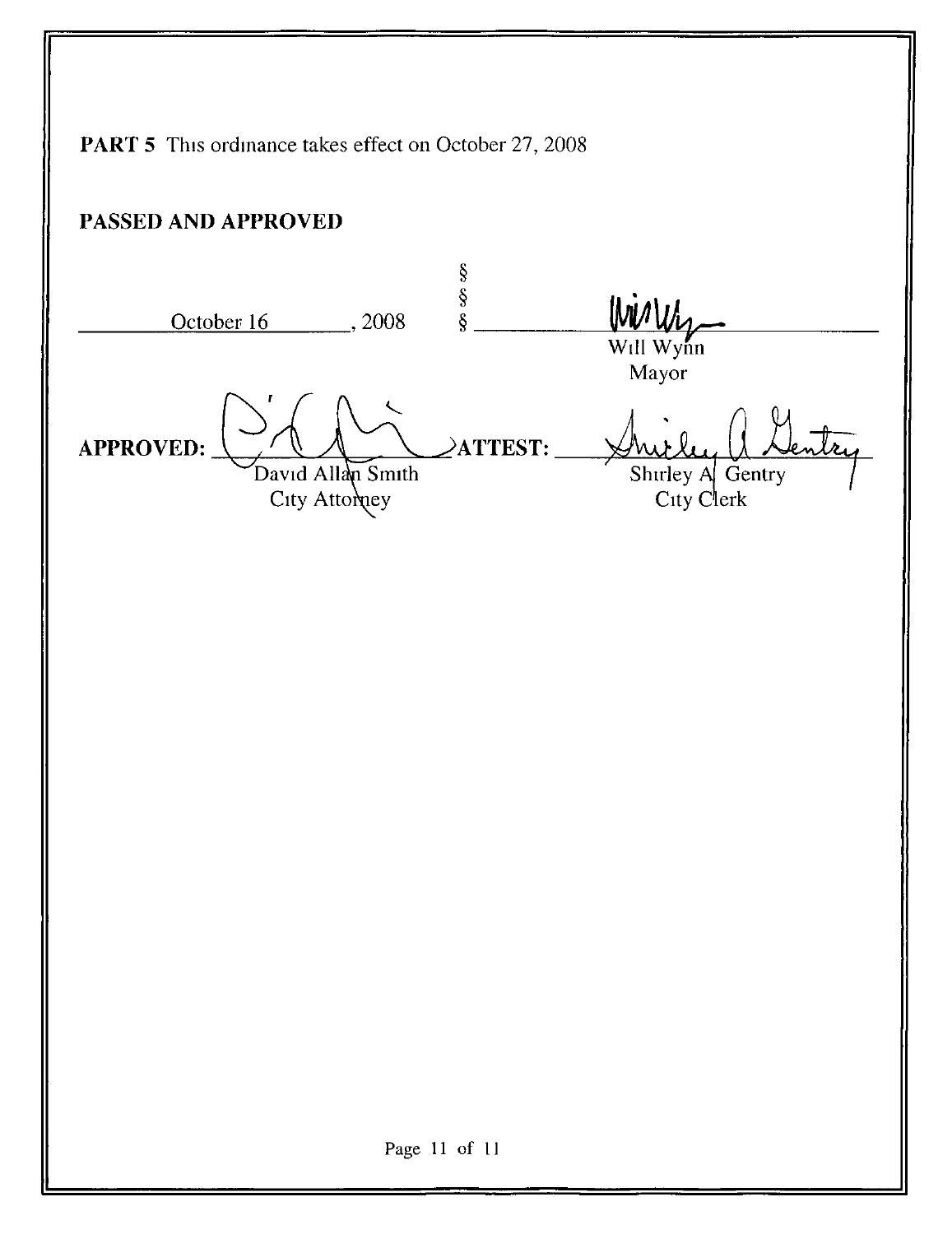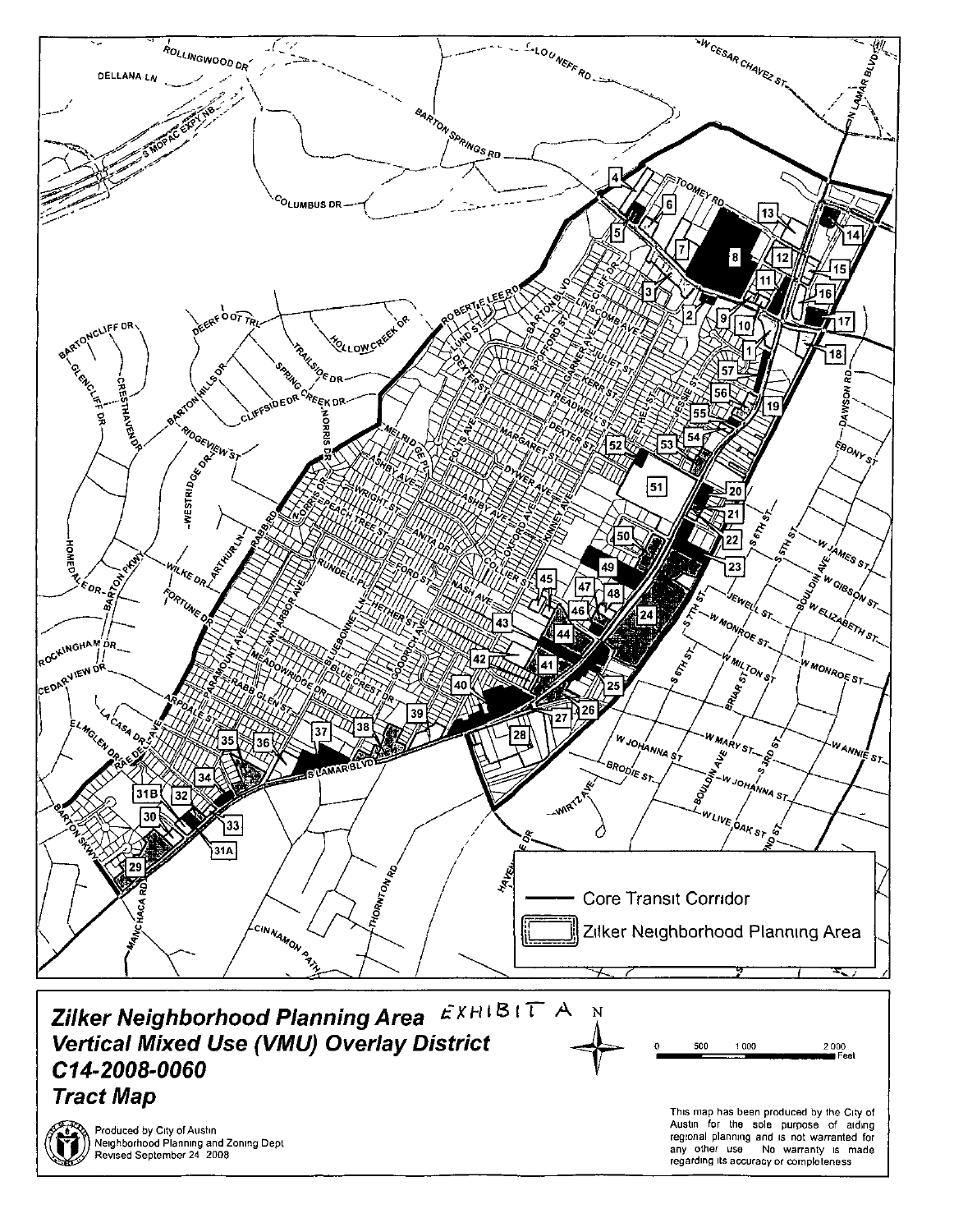

OPERATOR S MEEKS<br>This map has been produced by G I S Services for the sole purpose of geographic reference<br>No warranty is made by the City of Austin regarding specific accuracy or completeness

 $1" = 1200'$